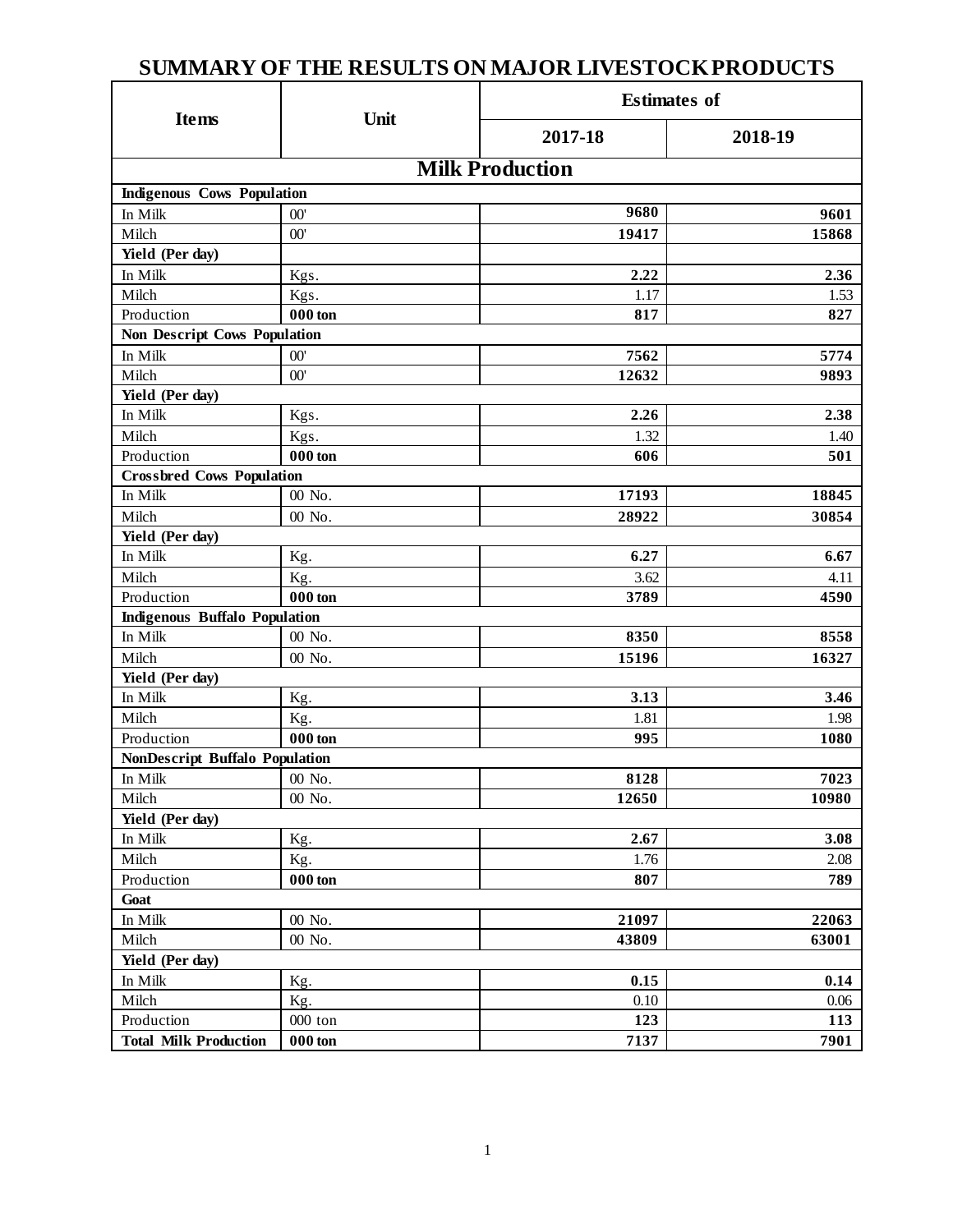### Items **Unit Unit Estimates of 2017-18 2018-19 Egg Layer Population** Desi  $\begin{array}{|c|c|c|c|c|c|c|c|} \hline 00 & \text{No.} \end{array}$  57445 60104 Improved  $\begin{array}{|c|c|c|c|c|c|c|c|} \hline 00 \text{No.} & 4621 \end{array}$  4621 **Commercial**  $\begin{array}{|c|c|c|c|c|c|c|c|}\n\hline \text{Country} & & 00 \text{ No.} & & & 97000 & & 218745 \\
\hline \end{array}$ Total **00 No. 259066 283811 Yield per layer per year** Desi | No. 102 | 102 | 103 Improved No.  $246$  246 Commercial  $\begin{array}{|c|c|c|c|c|}\n\hline\n\text{Country} & \text{No.} & & & 247 \\
\hline\n\end{array}$ **Production** Desi | Lakh No. 6174 Improved Lakh No. 1135 1217 Commercial Poultry Lakh No. 52603 **Total Lakh No. 55662 59994**

## **SUMMARY OF THE RESULTS ON MAJOR LIVESTOCK PRODUCTS**

#### **Meat Production**

| SI.<br>No.     | <b>Species</b>          | No.of<br><b>Animals</b><br><b>Slaughtered</b><br>(in Nos) | <b>Average Meat</b><br>Yield<br>$(\mathbf{In})$<br>Kgs/animal.) | <b>Total Production of</b><br>Meat<br>(In tonnes Kgs) |
|----------------|-------------------------|-----------------------------------------------------------|-----------------------------------------------------------------|-------------------------------------------------------|
|                | <b>Adult Cattle</b>     | 136043                                                    | 120.620                                                         | 16409                                                 |
| $\overline{2}$ | Young Cattle            | 14173                                                     | 35.516                                                          | 503                                                   |
| 3              | Adult Buffalo           | 84176                                                     | 135.699                                                         | 11423                                                 |
| $\overline{4}$ | Young Buffalo           | 3904                                                      | 43.498                                                          | 170                                                   |
| 5              | Adult Sheep             | 3014814                                                   | 15.352                                                          | 46284                                                 |
| 6              | Young Sheep             | 148828                                                    | 7.623                                                           | 1134                                                  |
| 7              | Adult Goat              | 2164771                                                   | 14.637                                                          | 31685                                                 |
| 8              | Young Goat              | 110805                                                    | 6.482                                                           | 718                                                   |
| 9              | Adult Pig               | 115407                                                    | 52.636                                                          | 6075                                                  |
| 10             | Young Pigs              | 1293                                                      | 15.890                                                          | 21                                                    |
| 11             | <b>Backyard Poultry</b> | 5421597                                                   | 1.536                                                           | 8329                                                  |
| 12             | Commercial Poultry      | 87775356                                                  | 1.491                                                           | 130853                                                |
| <b>Total</b>   |                         | 98991167                                                  |                                                                 | 253604                                                |

# **Wool Production**

| Items               |          | Unit | <b>Estimates of</b> |         |  |
|---------------------|----------|------|---------------------|---------|--|
|                     |          |      | 2017-18             | 2018-19 |  |
| <b>Wool</b> (Sheep) |          |      |                     |         |  |
| Population          | Lakh No. |      | 67.22               | 51.97   |  |
| Yield               | Kgs.     |      | 0.640               | 0.588   |  |
| Production          | Fonnes.  |      | 4305                | 3058    |  |